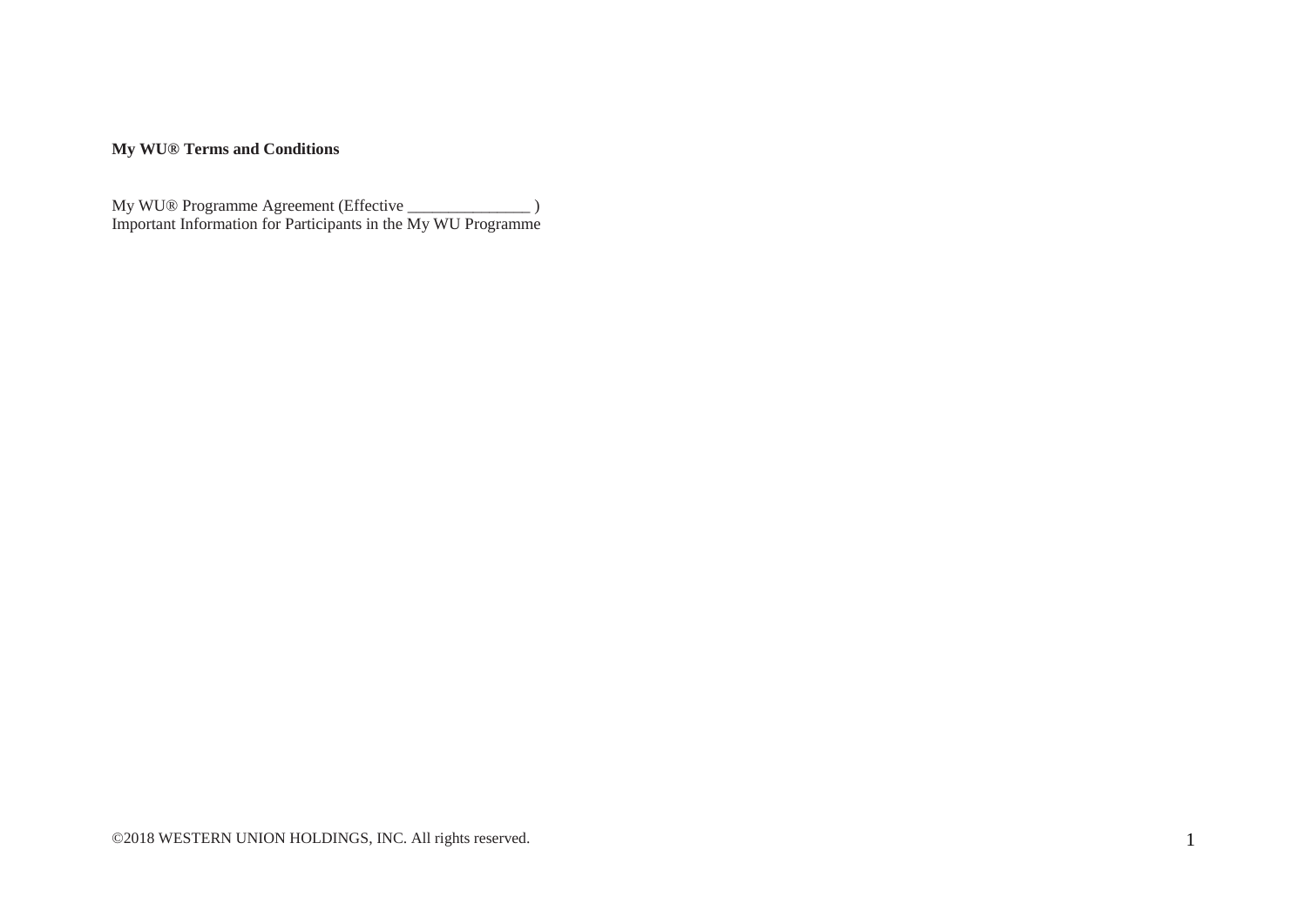This My WU Programme Agreement ("Agreement") contains the terms and conditions governing the My WU Programme ("Programme"). The terms "Western Union" "we" "us" and "our" used in this Agreement mean Western Union Payment Services Ireland Limited, an Irish registered company with number 471360, based at Richview Office Park, Unit 9, Clonskeagh, Dublin 14, Ireland. "You" and "your" means the person to whom a My WU Number is issued pursuant to this Agreement ("Number").

**1. This is your Contract with us.** You should read this Agreement and keep it for your records. By enrolling, using the Number or by otherwise participating in the Programme, you agree to the terms of this Agreement. Your Number is required to perform any Programme transactions. Your Number remains the property of Western Union and must be returned to us immediately upon our request in case of abuse, cancellation of the Agreement or ending of the Programme. To benefit from all its advantages, your Number can only be used by you. Its use is subject to the terms of the Agreement. This Number is personal and cannot be shared.

## **2. Description of the Programme.**

You may enroll in the My WU Programme without receiving a financial product or service from Western Union or its affiliates. Enrollment in the Programme provides you with the following benefits:

**A**. Convenience: The Programme allows you to request completion of a qualifying Western Union® transaction ("Qualifying Transaction") more conveniently. The Programme allows information about you to be available automatically whenever you present your Number when conducting a Qualifying Transaction. Qualifying Transactions are subject to applicable product- or service-specific terms and conditions, which may vary from time to time. In order to use the Number and participate in the Programme, you must fulfill all requirements pursuant to law.

**B**. Rewards: The Programme may enable you to earn points or other rewards or benefits ("Points") for each Qualifying Transaction you complete using your Number. A description of Qualifying Transactions and the Points, if any, you earn for each Qualifying Transaction can be found in the Programme materials. Qualifying Transactions and the Points earned are subject to change at Western Union's sole discretion. and in accordance with Section 15 below. The current amount of Points

©2018 WESTERN UNION HOLDINGS, INC. All rights reserved. 2

on your Number is available on request by contacting the My WU Programme as set forth below under Section 10.

**3. Participation in the Programme.** The Programme is open to private individuals who are 18 years and older and have a main residence at a valid address in your country. Only one enrollment per person will be accepted. We may, in our discretion, refuse to accept your enrollment if you do not satisfy our enrollment criteria.

**4. Obtaining Points for Transactions without Your Number.** If you carried out a Qualifying Transaction but did not use your Number, you may still acquire Points by contacting us at the number provided in Section 10 below. We reserve the right not to issue Points if we cannot verify the transaction due to objective reasons.

**5. Redeeming your Points.** Once you accumulate the requisite Points for the available rewards, you may redeem your Points by either logging into [www.westernunion.ro/mywu](http://www.westernunion.ro/mywu) or contacting us at the number provided in Section 10 below. The rewards and required Points to redeem such rewards can be found by logging onto [www.westernunion.ro/mywu](http://www.westernunion.ro/mywu) and both are subject to change at Western Union's sole discretion and in accordance with Section 15 below. Points are neither negotiable nor redeemable for cash.

**6. Rewards and Benefits.** Western Union may from time to time require you to verify certain information about yourself (for example, e-mail address or mobile phone number) before you can earn, receive and/or redeem Programme rewards and benefits. All rewards and benefits offered are subject to change and availability or cancellation in accordance with Section 15 below.

**7. Important Information about your Points.** Points expire one year from date of the Qualifying Transaction. Any Points earned on your Number will be forfeited when your Number or your participation in the Programme is suspended, terminated, cancelled, closed, revoked, found to be fraudulent or declared void under law. Points are not considered earned until actually redeemed by you and have no cash value and will not earn interest and are not insured against loss. Points can not be purchased, sold, combined or transferred in any way. Maintaining the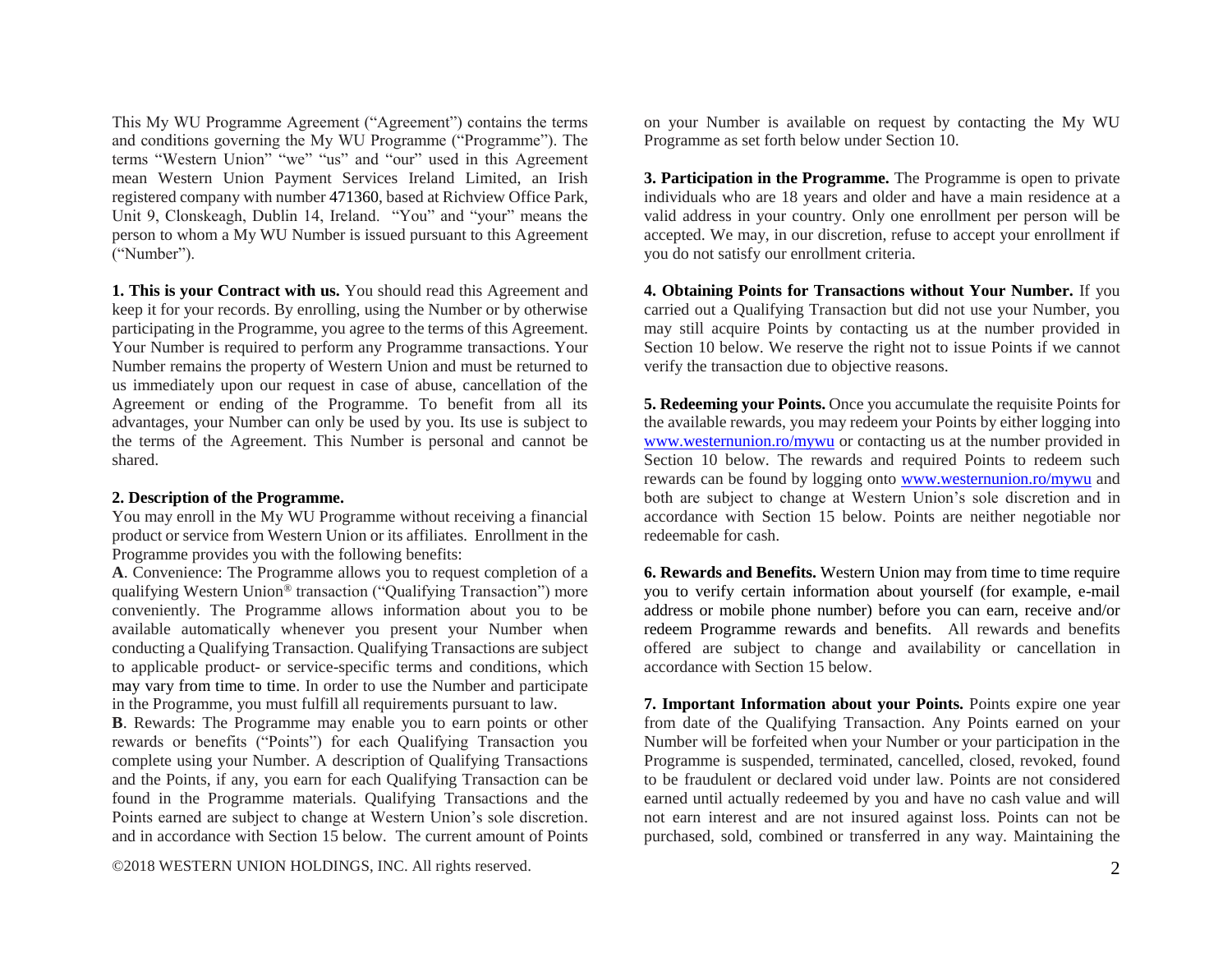Number and the Points are your sole responsibility. Rewards will not be replaced if lost or stolen nor will Points used to redeem such Rewards be reaccredited.

**8. Communications.** By providing your home telephone number, email address and/or mobile telephone number as part of the enrollment process, you expressly consent to Western Union contacting you from time to time by telephone, e-mail or SMS/MMS messaging with news, offers, services, promotions and other communications concerning Western Union and/or other companies with which Western Union has a relationship. You understand and agree that any charges imposed by the provider of such services are your sole responsibility. You can withdraw your consent at any time by either logging into [www.westernunion.ro/mywu](http://www.westernunion.ro/mywu) to manage your preferences or contacting us as set forth in Section 10 below.

**9. Data Protection. A.** We must collect and process personal data in order to provide and perform the Programme. Such personal data may be provided by You, such as when you provide beneficiary details, and may also be collected by Us, such as in cases where We collect supplementary information to verify information You have provided. Personal data that You provide to us, or that we otherwise collect, obtain, and/or process in connection with the Programme, is controlled by Us. We process personal data consistent with and to the extent permitted by the provisions of applicable data protection law that govern data controllers. Personal data we process includes information You provide to Us when using the Programme, and other information that is collected or generated during or in connection with Our relationship with You. The manner in which we collect, Process, and share personal data in connection with the Programme is set forth in the [applicable privacy](https://cdn.mywu.com/legal/ro/en/PS.pdf)  [notice,](https://cdn.mywu.com/legal/ro/en/PS.pdf) which is posted at [https://cdn.mywu.com/legal/ro/en/](https://cdn.mywu.com/legal/ro/en/PS.pdf)ps.pdf and updated from time to time.

**B.** You represent and warrant that you have lawfully collected any personal data You provide to Us, and that You have no reason to doubt that Your providing and/or disclosing such personal data to Us is lawful. Additionally, we will hold and retain Personal Data that You give us about another person, including the details of the receiver of Our services, in order to execute any transaction you request. Prior to providing this information, You are obliged to notify and secure

authorisation from the other person on Our use of this personal data as set out in this section. The provision of this personal data is optional, but it is needed to provide the requested services to You. Without it, We are unable to provide the services, facilitate convenience activities or provide other requested services.

**10. Contacting Western Union.** You may contact Western Union: to withdraw from the Programme, to report a lost or stolen Number, or to change or correct your personal choice or request a copy of the data that Western Union maintains about your participation in the Programme. You may contact Western Union by logging onto [www.westernunion.ro/mywu](http://www.westernunion.ro/mywu), email: privacy@westernunion.com (to change or correct your personal choice or request a copy of the data that Western Union maintains about your participation in the Programme) or by calling us on 00800 3940 3940 (free call from fixed and public phones; tariffs for mobile calls are set by your operator) or write to us at: Western Union, C/O Teleperformance, Thisseos 330, Kallithea, Athens 17675, Greece.

**11. Dormancy.** If you do not use your Number for a period of one year, we may suspend your participation in the Programme without notice to you.

**12. Assignment.** Notwithstanding any other provision in this Agreement, you may not assign or transfer this Agreement or your Number or allow others to use your Number. You will be responsible for any unauthorized use of your Number unless and until you report it lost or stolen to Western Union by contacting us under Section 10. We may assign our rights or delegate our duties under this Agreement in our sole discretion.

**13. Governing Law.** This Agreement and the relationship between the Parties shall be governed by, and interpreted in accordance with, Irish law.

**14. Provisions Severability.** If any provision of this Agreement is held to be invalid or unenforceable, the remainder of this Agreement will not be affected.

©2018 WESTERN UNION HOLDINGS, INC. All rights reserved. 3